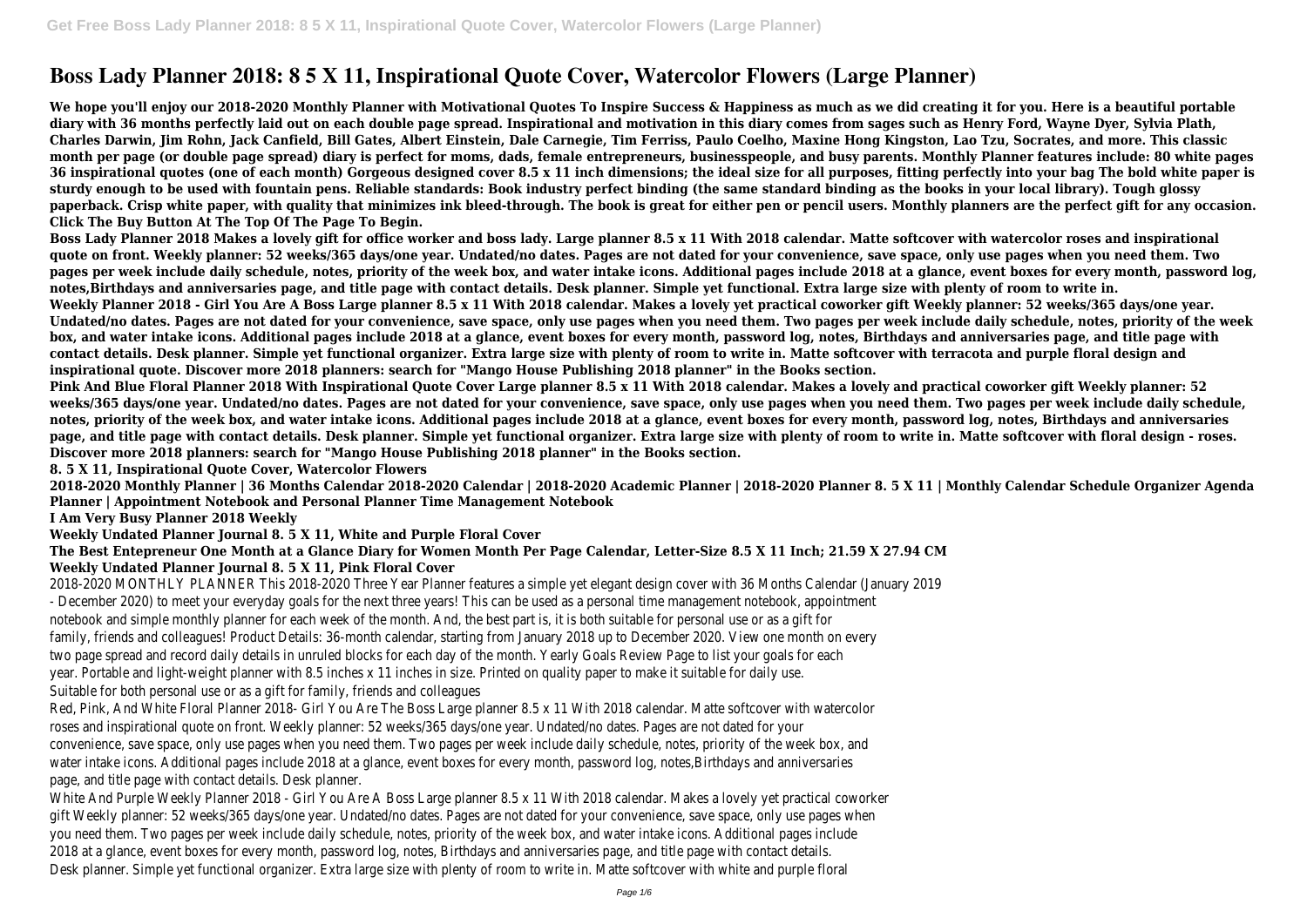design and inspirational quote. Discover more 2018 planners: search for "Mango House Publishing 2018 planner" in the Books section. Green And Teal 2018 Planner - Girl You Are The Boss Large planner 8.5 x 11 With 2018 calendar. Matte softcover with watercolor roses and inspirational quote on front. Weekly planner: 52 weeks/365 days/one year. Undated/no dates. Pages are not dated for your convenience, save space, only use pages when you need them. Two pages per week include daily schedule, notes, priority of the week box, and water intake icons. Additional pages include 2018 at a glance, event boxes for every month, password log, notes,Birthdays and anniversaries page, and title page with contact details. Desk planner.

Inspirational Quote Cover, Pink and Teal Floral Watercolor

8 1/2 X 11, Girly Floral Watercolors, Inspirational Quote Planner - Girl You Are a Boss

Girly Floral Watercolors, Motivational Quote Planner for a Boss Lady, Purple

Pink and Teal Weekly Daily Undated Planner Journal with Floral Watercolor Cover

Weekly Undated Planner Journal 8. 5 X 11, Rainbow Floral Cover

Marble + Gold 18-Month Weekly Planner 8. 5 X 11 in || July 2018 - Dec 2019 Weekly View || To-Do Lists, Inspirational Quotes + Much More Weekly Planner 2018 - Girl You Are A Boss - Floral, Pink And Green, Inspirational Quote Cover Large planner 8.5 x 11 With 2018 calendar. Makes a lovely yet practical coworker gift Weekly planner: 52 weeks/365 days/one year. Undated/no dates. Pages are not dated for your convenience, save space, only use pages when you need them. Two pages per week include daily schedule, notes, priority of the week box, and water intake icons. Additional pages include 2018 at a glance, event boxes for every month, password log, notes, Birthdays and anniversaries page, and title page with contact details. Desk planner. Simple yet functional organizer. Extra large size with plenty of room to write in. Matte softcover with pink and green floral design and inspirational quote. Discover more 2018 planners: search for "Mango House Publishing 2018 planner" in the Books section. 2018 Planner - Girl You Are The Boss. Pink And Green Planner. Large planner 8.5 x 11 With 2018 calendar. Matte softcover with watercolor roses and inspirational quote on front. Weekly planner: 52 weeks/365 days/one year. Undated/no dates. Pages are not dated for your convenience, save space, only use pages when you need them. Two pages per week include daily schedule, notes, priority of the week box, and water intake icons. Additional pages include 2018 at a glance, event boxes for every month, password log, notes,Birthdays and anniversaries page, and title page with contact details. Desk planner.

This kick ass boss lady gold font planner series measures 8.5 x 11 inches. Can be used as a weekly and monthly planner for 2018. This is perfect for lady business owners and bosses. Printed on high quality white interior stock paper It offers lots of space to write your daily, weekly and monthly tasks and events. and to-do list. Start planning today with this beautiful 2018 academic/work/personal planner with weekly and monthly columns. Full Specifications U.S Edition : -U.S Edition - U.S holidays-8.5 x 11 inches weekly and monthly planner-12-month calendar - 12 sheets of monthly calendar sheet-106 pages - weekly calendar sheets (4 days per page with To-Do List column) -2 x pages to record important dates for 2018-12x pages of personal notes section for recording anything you need-Matte cover lamination- availabe in three colors with shimmering glittering covers. Weekly Planner 2018 - Coffee Looking for a large desk planner 8.5 x 11? Search no more: Weekly planner 365 days Large desk planner 8.5 x 11 - plenty of room to write in Coffee softcover planner for boss lady who likes to organise her time and plan ahead. With 2018 calendar and undated weeks, password log, and goals This planner journal is a great yet affordable motivational gift for woman that you want to motivate and encourage Want more gorgeous large planners 2018? Just search for "New Day Journal planner" in the book section of this website.

Black Coffee Planner Organizer 8. 5 X 11

Coffee Planner Organizer 8. 5 X 11

Girl You Are a Boss 2018 Planner for Woman

2018-2020 Boss Lady 3 Year Monthly Planner with Motivational Quotes

Inspirational Quote Cover, Red, Pink, and White Floral Watercolor

# 2018 Planner - Girl You Are the Boss

Pink And Teal Planner 2018- Girl You Are The Boss Large planner 8.5 x 11 With 2018 calendar. Matte softcover with watercolor roses and inspirational quote on front. Weekly planner: 52 weeks/365 days/one year. Undated/no dates. Pages are not dated for your convenience, save space, only use pages when you need them. Two pages per week include daily schedule, notes, priority of the week box, and water intake icons. Additional pages include 2018 at a glance, event boxes for every month, password log, notes.Birthdays and anniversaries page, and title page with contact details. Desk planner. Marble + Gold Girl Boss Weekly Planner 2018-2019 Stay organized all year round with our gorgeous marble and gold girl Boss mid-year 18-month planner, running from July 2018 until December 2019 (perfect if you want to start planning mid-year!). Inside we have crammed in all the good stuff, including motivational quotes and weekly to-do lists, to help keep you on track. But don't worry, we've also left plenty of room for you to make lots of notes and personalize your 2018-2019 planner as much as you like. 2018-2019 Planners make perfect gifts for friends, loved ones, teachers, and children, and our marble + gold quote planners are a must-have for this season (they're hot on-trend!). Browse our author page to see our full collection of planners and diaries. Why you'll love our Weekly View Girl Boss Planner 2018/19: 8.5x11" dimensions - US Letter size High-quality, sturdy paper Plan a full 18 months ahead Lots of inspiring quotes throughout the diary Space to write plenty of notes and thoughts Weekly to-do lists to help you achieve your goals Yearly, monthly and weekly spread views to help you plan your year ahead Matte finish designer Girl Boss cover Get organized now! Purchase today for fast delivery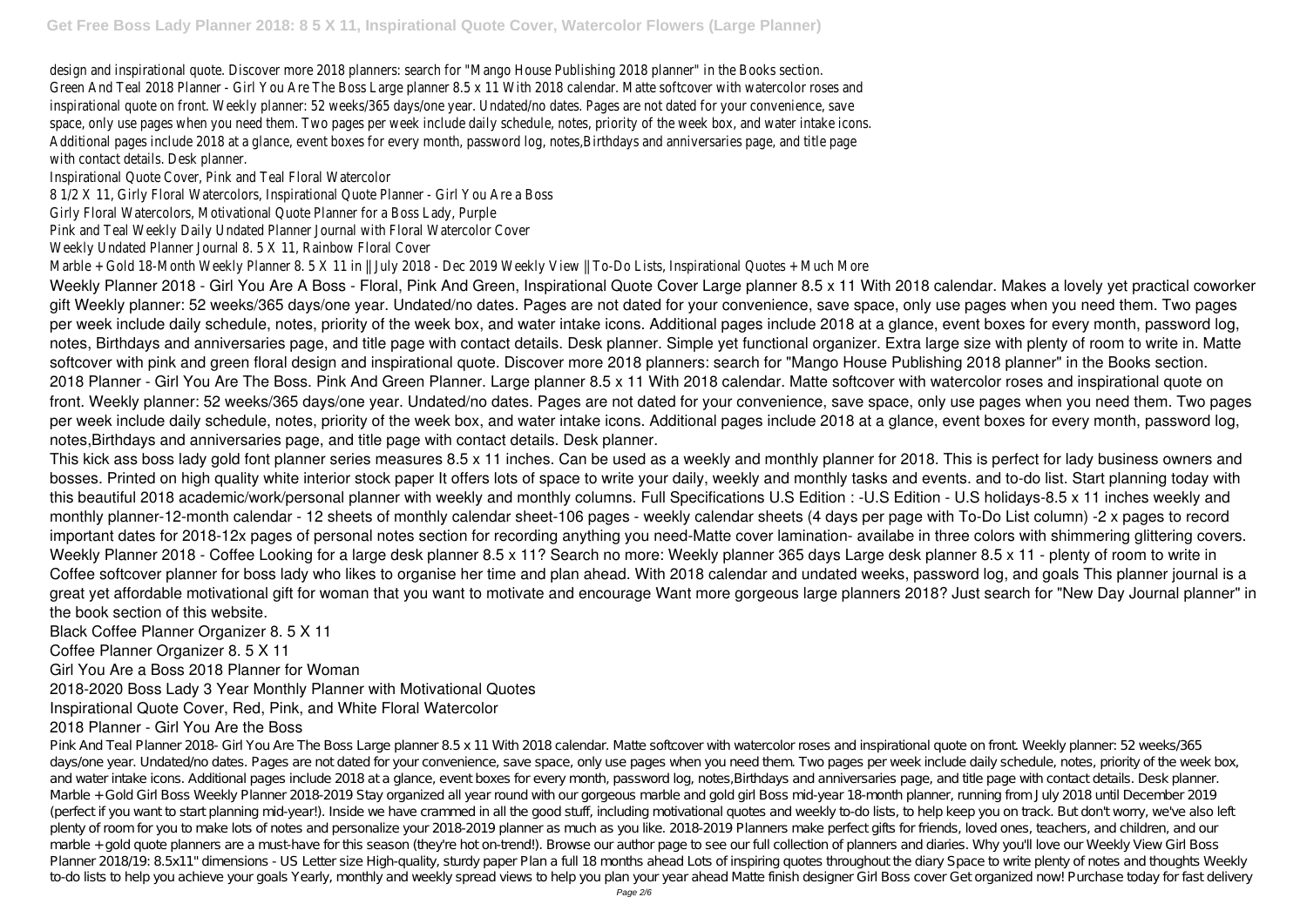of your inspiring 18-month planner. Enjoy :)

Green And Yellow Planner 2018 - Girl You Are The Boss Large planner 8.5 x 11 With 2018 calendar. Matte softcover with watercolor roses and inspirational quote on front. Weekly planner: 52 weeks/365 days/one year. Undated/ho dates. Pages are not dated for your convenience, save space, only use pages when you need them. Two pages per week include daily schedule, notes, priority of the week box, and water intake icons. Additional pages include 2018 at a glance, event boxes for every month, password log, notes, Birthdays and anniversaries page, and title page with contact details. Desk planner. I Am Very Busy Planner 2018 Weekly - Purple Floral Watercolor Looking for a large desk planner 8.5 x 11? Search no more: Weekly planner 365 days Large desk planner 8.5 x 11 - plenty of room to write in Girly softcover for women and girls, with floral watercolors and inspirational quote With 2018 calendar and undated weeks, password log, and goals This planner journal is a great yet affordable motivational gift for a girl of woman that you want to inspire and encourage Want more gorgeous large planners 2018? Just search for "New Day Journal planner" in the book section of this website. Teal and Black Weekly Daily Undated Planner Journal with Floral Watercolor Cover

Green and Black Weekly Daily Undated Planner Journal with Floral Watercolor Cover

Inspirational Quote Cover, Green and Yellow Floral Watercolor

Inspirational Quote Cover, White and Green Floral Watercolor

2018-2020 Girl Boss 3 Year Monthly Planner with Motivational Quotes

8. 5 X 11, Inspirational Quote Cover, Pink Purple Watercolor Flowers

**2018 Planner - Girl You Are The Boss Large planner 8.5 x 11 With 2018 calendar. Matte softcover with watercolor roses and inspirational quote on front. Weekly planner: 52 weeks/365 days/one year. Undated/no dates. Pages are not dated for your convenience, save space, only use pages when you need them. Two pages per week include daily schedule, notes, priority of the week box, and water intake icons. Additional pages include 2018 at a glance, event boxes for every month, password log, notes, Birthdays and anniversaries page, and title page with contact details. Desk planner. Simple yet functional. Extra large size with plenty of room to write in.**

**Pink Weekly Planner 2018 - Girl You Are A Boss Large planner 8.5 x 11 With 2018 calendar. Makes a lovely yet practical coworker gift Weekly planner: 52 weeks/365 days/one year. Undated/no dates. Pages are not dated for your convenience, save space, only use pages when you need them. Two pages per week include daily schedule, notes, priority of the week box, and water intake icons. Additional pages include 2018 at a glance, event boxes for every month, password log, notes, Birthdays and anniversaries page, and title page with contact details. Desk planner. Simple yet functional organizer. Extra large size with plenty of room to write in. Matte softcover with pink floral design and inspirational quote. Discover more 2018 planners: search for "Mango House Publishing 2018 planner" in the Books section.**

**Floral Planner With Inspirational Quote Cover - Boss Lady, Green And White Large planner 8.5 x 11 With 2018 calendar. Makes a lovely and practical coworker gift Weekly planner: 52 weeks/365 days/one year. Undated/no dates. Pages are not dated for your convenience, save space, only use pages when you need them. Two pages per week include daily schedule, notes, priority of the week box, and water intake icons. Additional pages include 2018 at a glance, event boxes for every month, password log, notes, Birthdays and anniversaries page, and title page with contact details. Desk planner. Simple yet functional organizer. Extra large size with plenty of room to write in. Matte softcover with floral design - roses. Discover more 2018 planners: search for "Mango House Publishing 2018 planner" in the Books section.**

**Rainbow Weekly Planner 2018 - Girl You Are A Boss Large planner 8.5 x 11 With 2018 calendar. Makes a lovely yet practical coworker gift Weekly planner: 52 weeks/365 days/one year. Undated/no dates. Pages are not dated for your convenience, save space, only use pages when you need them. Two pages per week include daily schedule, notes, priority of the week box, and water intake icons. Additional pages include 2018 at a glance, event boxes for every month, password log, notes, Birthdays and anniversaries page, and title page with contact details. Desk planner. Simple yet functional organizer. Extra large size with plenty of room to write in. Matte softcover with rainbow floral design and inspirational quote. Discover more 2018 planners: search for "Mango House Publishing 2018 planner" in the Books section.**

**Weekly Undated Planner Journal 8. 5 X 11, Pink and Teal Floral Cover**

**Boss Lady 8. 5 X 11 2018-2019 Monthly Daily Planner Calendar Schedule Organizer US Edition Gold Font Inspirational Quote Cover, Green and Teal Floral Watercolor**

**2018 Weekly Planner**

**Red and White Weekly Daily Undated Planner Journal with Floral Watercolor Cover** Page 3/6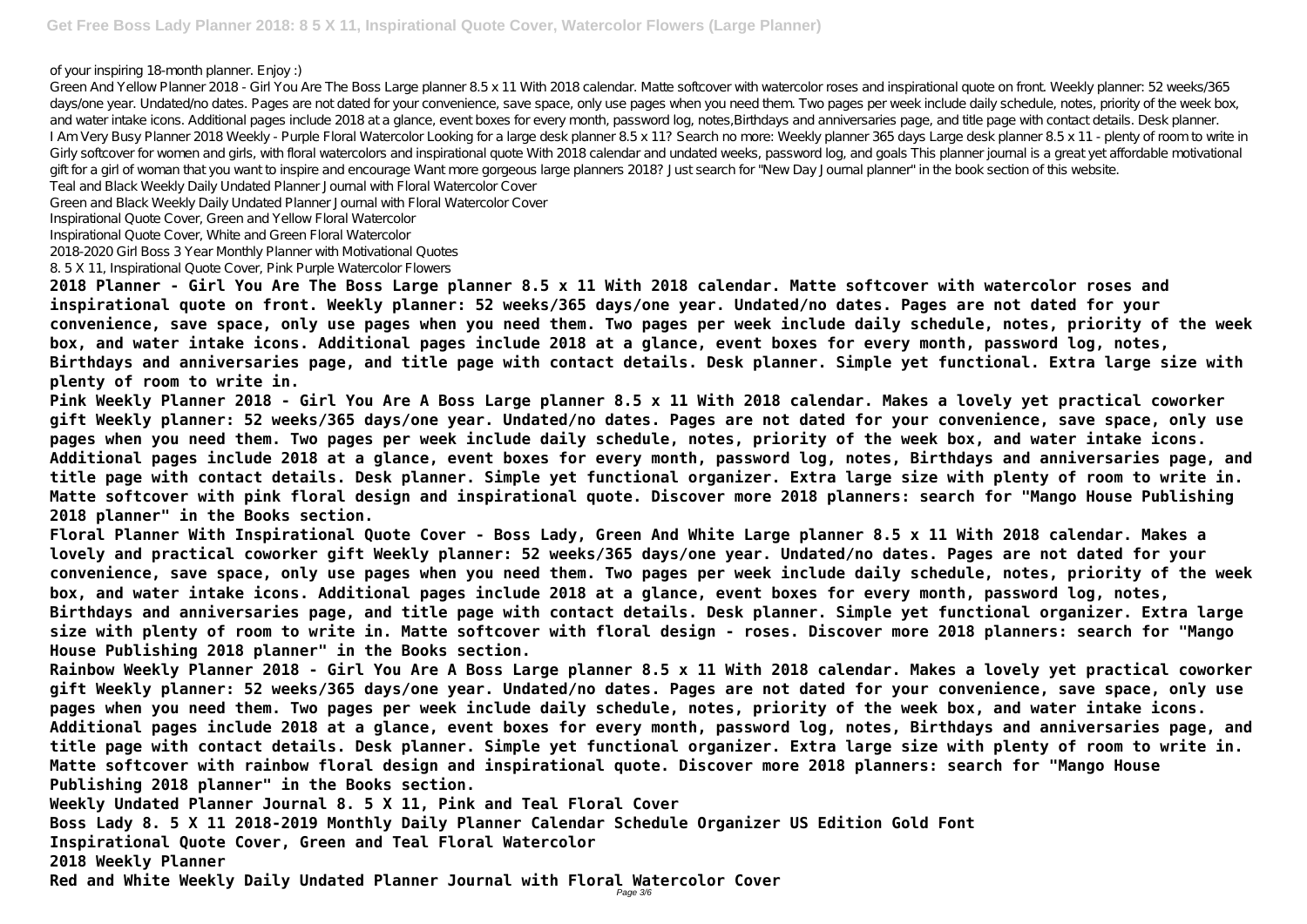### **Get Free Boss Lady Planner 2018: 8 5 X 11, Inspirational Quote Cover, Watercolor Flowers (Large Planner)**

**Monthly Schedule Organizer for Women - Agenda for 3 Years, Month Per Page Diary, Letter Sized: 8.5 X 11 Inch; 21.59 X 27.94 CM** I Am Very Busy Planner 2018 Weekly - Floral Watercolor Looking for a large desk planner 8.5 x 11? Search no more: Weekly planner 365 days Large desk planner 8.5 x 11 - plenty of room to write in Girly softcover for women and girls, with floral watercolors and inspirational quote With 2018 calendar and undated weeks, password log, and goals This planner journal is a great yet affordable motivational gift for a girl of woman that you want to inspire and encourage Want more gorgeous large planners 2018? Just search for "New Day Journal planner" in the book section of this website.

Black And Blue Weekly Planner 2018 - Girl You Are A Boss Large planner 8.5 x 11 With 2018 calendar. Makes a lovely yet practical coworker gift Weekly planner: 52 weeks/365 days/one year. Undated/no dates. Pages are not dated for your convenience, save space, only use pages when you need them. Two pages per week include daily schedule, notes, priority of the week box, and water intake icons. Additional pages include 2018 at a glance, event boxes for every month, password log, notes, Birthdays and anniversaries page, and title page with contact details. Desk planner. Simple yet functional organizer. Extra large size with plenty of room to write in. Matte softcover with black and blue floral design and inspirational quote. Discover more 2018 planners: search for "Mango House Publishing 2018 planner" in the Books section. Floral Planner With Inspirational Quote Cover - Boss Lady, Red And Yellow Large planner 8.5 x 11 With 2018 calendar. Makes a lovely and practical coworker gift Weekly planner: 52 weeks/365 days/one year. Undated/no dates. Pages are not dated for your convenience, save space, only use pages when you need them. Two pages per week include daily schedule, notes, priority of the week box, and water intake icons. Additional pages include 2018 at a glance, event boxes for every month, password log, notes, Birthdays and anniversaries page, and title page with contact details. Desk planner. Simple yet functional organizer. Extra large size with plenty of room to write in. Matte softcover with floral design - roses. Discover more 2018 planners: search for "Mango House Publishing 2018 planner" in the Books section. Black Weekly Planner 2018 - Coffee Looking for a large desk planner 8.5 x 11? Search no more: Weekly planner 365 days Large desk planner 8.5 x 11 - plenty of room to write in Coffee softcover planner for boss lady who likes to organise her time and plan ahead. With 2018 calendar and undated weeks, password log, and goals This planner journal is a great yet affordable motivational gift for woman that you want to motivate and encourage Want more gorgeous large planners 2018? Just search for "New Day Journal planner" in the book section of this website. Pink and Blue Floral Softcover, 8. 5 X 11

Mint and Khaki Green Weekly Daily Undated Planner Journal with Floral Watercolor Cover

Writing Your Goals for Year and Monthly. Calendar Schedule Organizer Journal Notebook Diary Weekly Planner. Important Event. Internet Password Log. 8. 5 X 11 Inch, 150 Pages (Bloom Floral)

Kick Ass Boss Lady

Boss Lady Planner 2018

Turquoise and Green Weekly Daily Undated Planner Journal with Floral Watercolor Cover

**Floral Planner With Inspirational Quote Cover - Boss Lady, Pink And Wine Red Large planner 8.5 x 11 With 2018 calendar. Makes a lovely and practical coworker gift Weekly planner: 52 weeks/365 days/one year. Undated/no dates. Pages are not dated for your convenience, save space, only use pages when you need them. Two pages per week include daily schedule, notes, priority of the week box, and water intake icons. Additional pages include 2018 at a glance, event boxes for every month, password log, notes, Birthdays and anniversaries page, and title page with contact details. Desk planner. Simple yet functional organizer. Extra large size with plenty of room to write in. Matte softcover with floral design - roses. Discover more 2018 planners: search for "Mango House Publishing 2018 planner" in the Books section. Floral Planner With Inspirational Quote Cover - Boss Lady, Vintage Colors Large planner 8.5 x 11 With 2018 calendar. Makes a lovely and practical coworker gift Weekly planner: 52 weeks/365 days/one year. Undated/no dates. Pages are not dated for your convenience, save space, only use pages when you need them. Two pages per week include daily schedule, notes, priority of the week box, and water intake icons. Additional pages include 2018 at a glance, event boxes for every month, password log, notes, Birthdays and anniversaries page, and title page with contact details. Desk planner. Simple yet functional organizer. Extra large size with plenty of room to write in. Matte softcover with floral design - roses. Discover more 2018 planners: search for "Mango House Publishing 2018 planner" in the Books section. Floral Planner With Inspirational Quote Cover - Boss Lady, Turquoise And Green Large planner 8.5 x 11 With 2018 calendar. Makes a lovely and practical coworker gift Weekly planner: 52 weeks/365 days/one year. Undated/no dates. Pages are not dated for your convenience, save space, only use pages when you need them. Two pages per week include daily schedule, notes, priority of the week box, and water intake icons. Additional pages include 2018 at a glance, event boxes for every month, password log, notes, Birthdays and anniversaries page, and title page with contact details. Desk planner. Simple yet functional organizer. Extra large size with plenty of room to write in. Matte softcover with**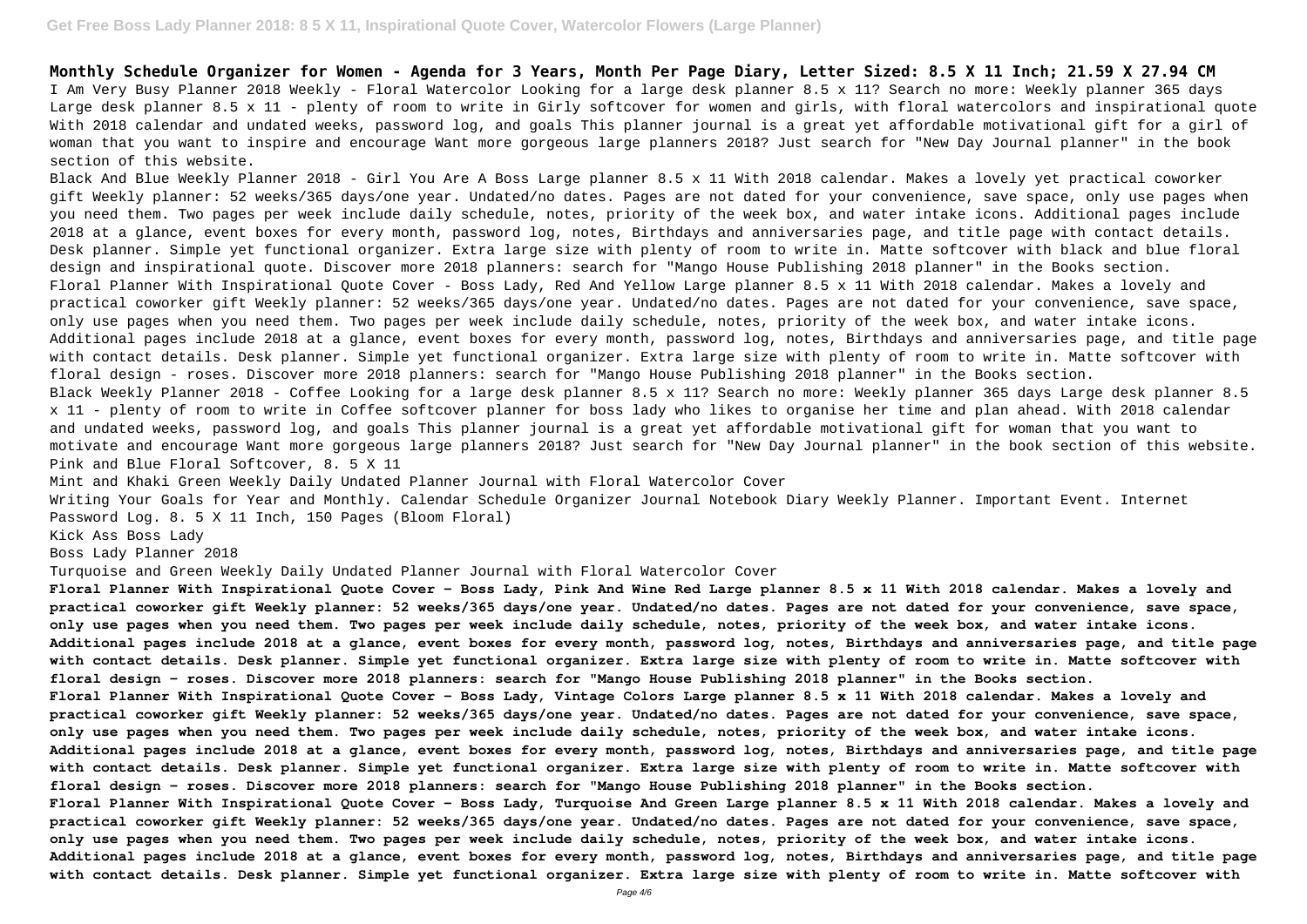**floral design - roses. Discover more 2018 planners: search for "Mango House Publishing 2018 planner" in the Books section. Floral Planner With Inspirational Quote Cover - Boss Lady, Red And White Large planner 8.5 x 11 With 2018 calendar. Makes a lovely and practical coworker gift Weekly planner: 52 weeks/365 days/one year. Undated/no dates. Pages are not dated for your convenience, save space, only use pages when you need them. Two pages per week include daily schedule, notes, priority of the week box, and water intake icons. Additional pages include 2018 at a glance, event boxes for every month, password log, notes, Birthdays and anniversaries page, and title page with contact details. Desk planner. Simple yet functional organizer. Extra large size with plenty of room to write in. Matte softcover with floral design - roses. Discover more 2018 planners: search for "Mango House Publishing 2018 planner" in the Books section. 2018 Planner. Girl You Are the Boss Planner 2018 - Girl You Are the Boss Girl Boss 2018-19 Weekly Planner Weekly Planner 2018**

### **2018 Planner**

*Floral Planner With Inspirational Quote Cover - Boss Lady, Mint And Khaki Green Large planner 8.5 x 11 With 2018 calendar. Makes a lovely and practical coworker gift Weekly planner: 52 weeks/365 days/one year. Undated/no dates. Pages are not dated for your convenience, save space, only use pages when you need them. Two pages per week include daily schedule, notes, priority of the week box, and water intake icons. Additional pages include 2018 at a glance, event boxes for every month, password log, notes, Birthdays and anniversaries page, and title page with contact details. Desk planner. Simple yet functional organizer. Extra large size with plenty of room to write in. Matte softcover with floral design - roses. Discover more 2018 planners: search for "Mango House Publishing 2018 planner" in the Books section. Weekly Planner 2018 - Red Floral Watercolor Looking for a large desk planner 8.5 x 11? Search no more: Weekly planner 365 days Large desk planner 8.5 x 11 - plenty of room to write in Girly softcover for women and girls, with floral watercolors and inspirational quote With 2018 calendar and undated weeks, password log, and goals This planner journal is a great yet affordable motivational gift for a girl of woman that you want to inspire and encourage Want more gorgeous large planners 2018? Just search for "New Day Journal planner" in the book section of this website.*

*2018 Planner - Girl You Are The Boss, Black And Green Large planner 8.5 x 11 With 2018 calendar. Matte softcover with watercolor roses and inspirational quote on front. Weekly planner: 52 weeks/365 days/one year. Undated/no dates. Pages are not dated for your convenience, save space, only use pages when you need them. Two pages per week include daily schedule, notes, priority of the week box, and water intake icons. Additional pages include 2018 at a glance, event boxes for every month, password log, notes,Birthdays and anniversaries page, and title page with contact details. Desk planner.*

*Floral Planner With Inspirational Quote Cover - Boss Lady, Teal And Black Large planner 8.5 x 11 With 2018 calendar. Makes a lovely and practical coworker gift Weekly planner: 52 weeks/365 days/one year. Undated/no dates. Pages are not dated for your convenience, save space, only use pages when you need them. Two pages per week include daily schedule, notes, priority of the week box, and water intake icons. Additional pages include 2018 at a glance, event boxes for every month, password log, notes, Birthdays and anniversaries page, and title page with contact details. Desk planner. Simple yet functional organizer. Extra large size with plenty of room to write in. Matte softcover with floral design - roses. Discover more 2018 planners: search for "Mango House Publishing 2018 planner" in the Books section. Pink and Wine Red Weekly Daily Undated Planner Journal with Floral Watercolor Cover*

*Pink and Green Weekly Daily Undated Planner Journal with Floral Watercolor Cover*

*Inspirational Quote Cover, Black and Green Floral Watercolor*

*Vintage Weekly Daily Undated Planner Journal with Floral Watercolor Cover*

*Weekly Undated Planner Journal 8. 5 X 11, Pink and Green Floral Cover*

*Red and Yellow Weekly Daily Undated Planner Journal with Floral Watercolor Cover*

**2018 Planner - Girl You Are The Boss. Pink, Teal, And Black Planner. Large planner 8.5 x 11 With 2018 calendar. Matte softcover with watercolor roses and inspirational quote on front. Weekly planner: 52 weeks/365 days/one year. Undated/no dates. Pages are not dated for your convenience, save space, only use pages when you need them. Two pages per week include daily schedule, notes, priority of the week box, and water intake icons. Additional pages include 2018 at a glance, event boxes for every month, password log, notes,Birthdays and anniversaries page, and title page with contact details. Desk planner.**